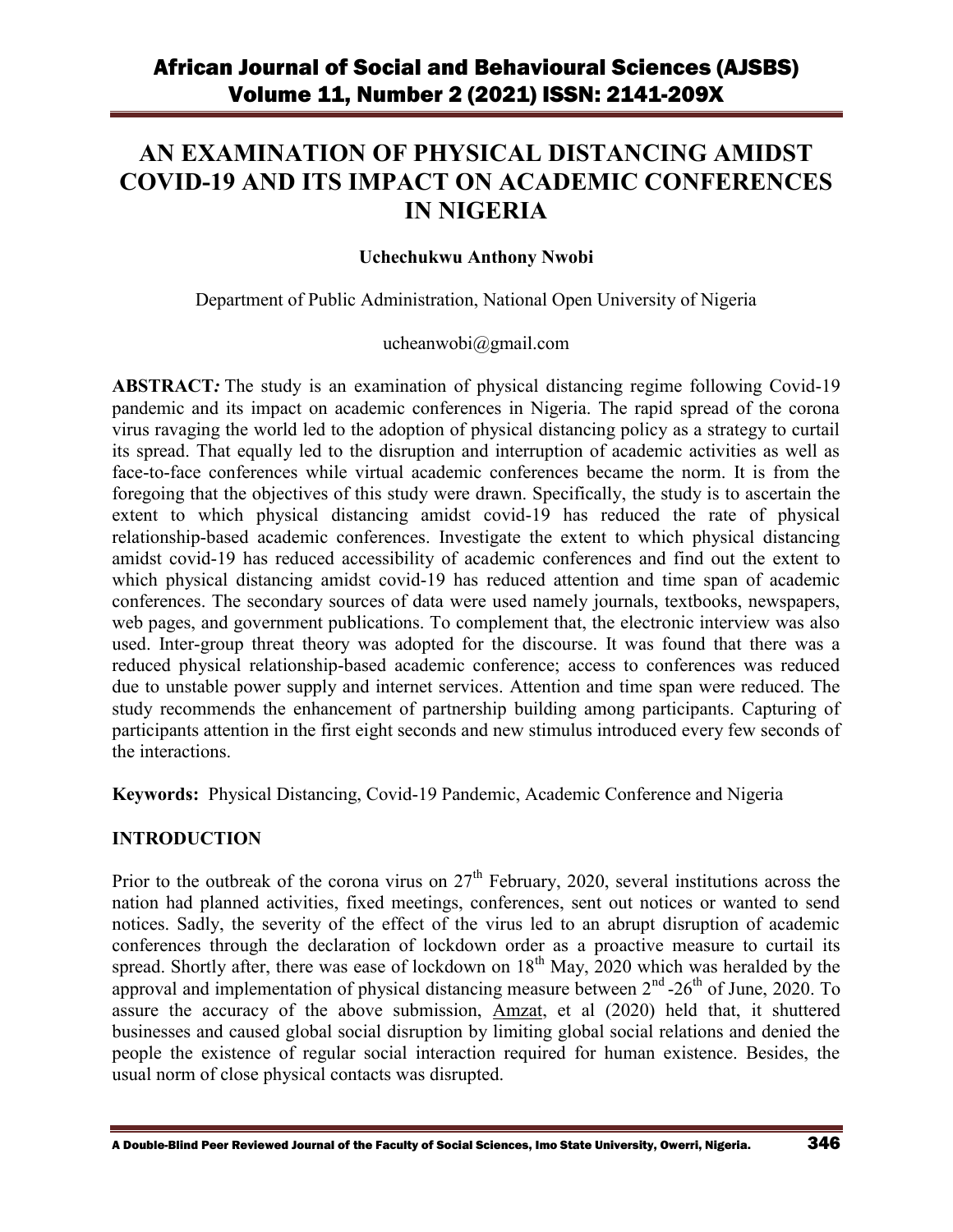On account of that, the spread of the virus prompted a global shift in meetings and events such that many transited from face-to-face gathering to implementation of virtual meetings. It led to the use of technology applications such as Zoom, Microsoft team, Mixlr, Google meet, Google hangouts, Apache, Team viewer, WebEx premium and myriad of others for academic conferences, (Adepetun, 2020). Following that, face-to-face academic conferences were canceled, postponed and replaced with virtual conferences as the only feasible means of academic interaction in order to reduce the potential to contract and spread the virus by contact. That interrupted the development of meaningful conversations and social relationships, (Jribi, Ismail, Doggui & Debbabi 2020). Such interruption made it imperative for the study to examine the impact of physical distancing on academic conferences.

### **Statement of the Problem**

Covid-19 pandemic has been associated with numerous challenges such as the disruption of nationwide activities. In an attempt to curtail the menace, physical distancing measure was introduced as one of the means to mitigate the spread of the virus. As a result of that, face-to-face conferences was brought to a halt and shifted to virtual conferences as the only feasible means to mitigate the spread of the corona virus. Hence, it created the following challenges:

Remarkably, there was a problem of reduced physical relationship-based academic conference. Conference participants began to lose the opportunities to discuss and reflect on researchers' areas of study and other issues because virtual conferences were shorter and lacked details. Other challenges include inadequate energy as irregular and frequent interruption of power supply in Nigeria could not allow for efficient and effective virtual conferences since they were all at different locations, countries, states, villages.

Furthermore, there was a problem of accessibility by participants in conferences as a result of technical glitches from insufficient internet. Most times, internet network fluctuates amidst virtual conferences and disrupt participants. In addition, some participants could not afford the cost of data needed to participate in conferences thus they abstain. Again, there was time constraint which did not create opportunity for interactive sessions. This is because most participants hadn't the technical know-how and the time allocated for the session is usually short. Often times, a maximum of 20 minutes were apportioned for virtual presentations and most presentations overran the time allocated to them. Flowing from these identified problems, the objectives of the study are therefore in order.

### **Objective of the Study**

The general objective of the study is to examine physical distancing amidst covid-19 and its impact on academic conferences in Nigeria. Specifically, the study was to:

- 1) Ascertain the extent to which physical distancing amidst covid-19 has reduced the rate of physical relationship-based academic conferences.
- 2) Investigate the extent to which physical distancing amidst covid-19 has reduced accessibility of academic conferences.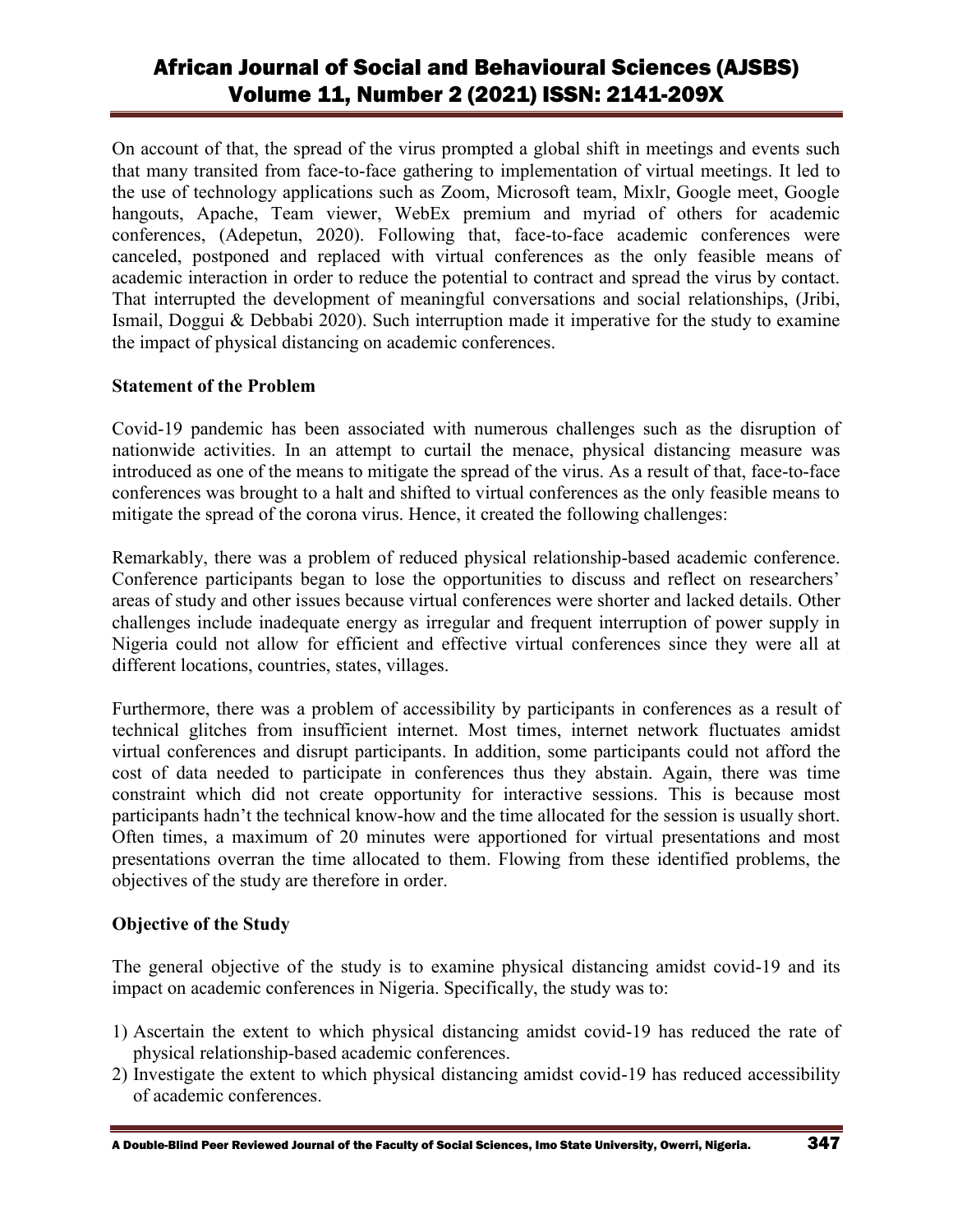3) Find out the extent physical distancing amidst covid-19 reduced attention and time span of academic conferences.

#### **Research Questions**

The following three (3) theoretical research questions will guide the study.

- 1) Does physical distancing amidst covid-19 reduce the rate of physical relationship-based academic conferences?
- 2) How has physical distancing amidst covid-19 reduced accessibility of academic conferences?
- 3) To what extent has physical distancing amidst covid-19 reduced attention and time span of academic conferences?

#### **Theoretical Application**

The theoretical umbrella for this discourse is Inter-group Threat Theory which holds that fear springs up due to competition between scarce resources. In other words, it occurs when an ingroup feels that their resources are threatened by an out-group. It automatically results to conflicting interest among the groups in an effort to protect their resources. Thus, negative attitudes are displayed towards the out-group. Key amongst the proponents is Walter G. Stephan and Cookie White Stephan (2000). Academic conferences were threatened by the fear of being infected with the corona viruses.

**Tenets of the Theory:** Inter-group Threat Theory has the following tenets:

- 1) The theory applies to any social group that may feel threatened in some way(s).
- 2) False alarms about threat still have real consequences for prejudice between groups**.**
- 3) There is an in-group and an out-group.

### **Application of the Theory to the Study**

The relevance of the theory to the study comes to play because it applies to any social group that feels threatened in anyway, whether it's a majority or minority group in their society. In that vein, the unprecedented spread of corona virus provoked fear of insecurity of lives as a result of the competition between the dreaded viruses (a large family or group of zoonotic viruses) and human beings who felt threatened and were afraid of being infected with it. Similarly, the interaction between human beings and SARS-CoV-2 that causes covid-19 is its attack on human beings and our relationship with one another. Following the attempts made by different groups like the Federal and States government, World Health Organization, Nigeria Center for Disease Control and myriad of others to curtail the spread of the virus, it prompted a global shift in meetings and events such that many transited from face-to-face gathering to implementation of virtual meetings. This led to the use of technology applications such as Zoom, Google meet etc for academic conferences, church services and classroom lectures.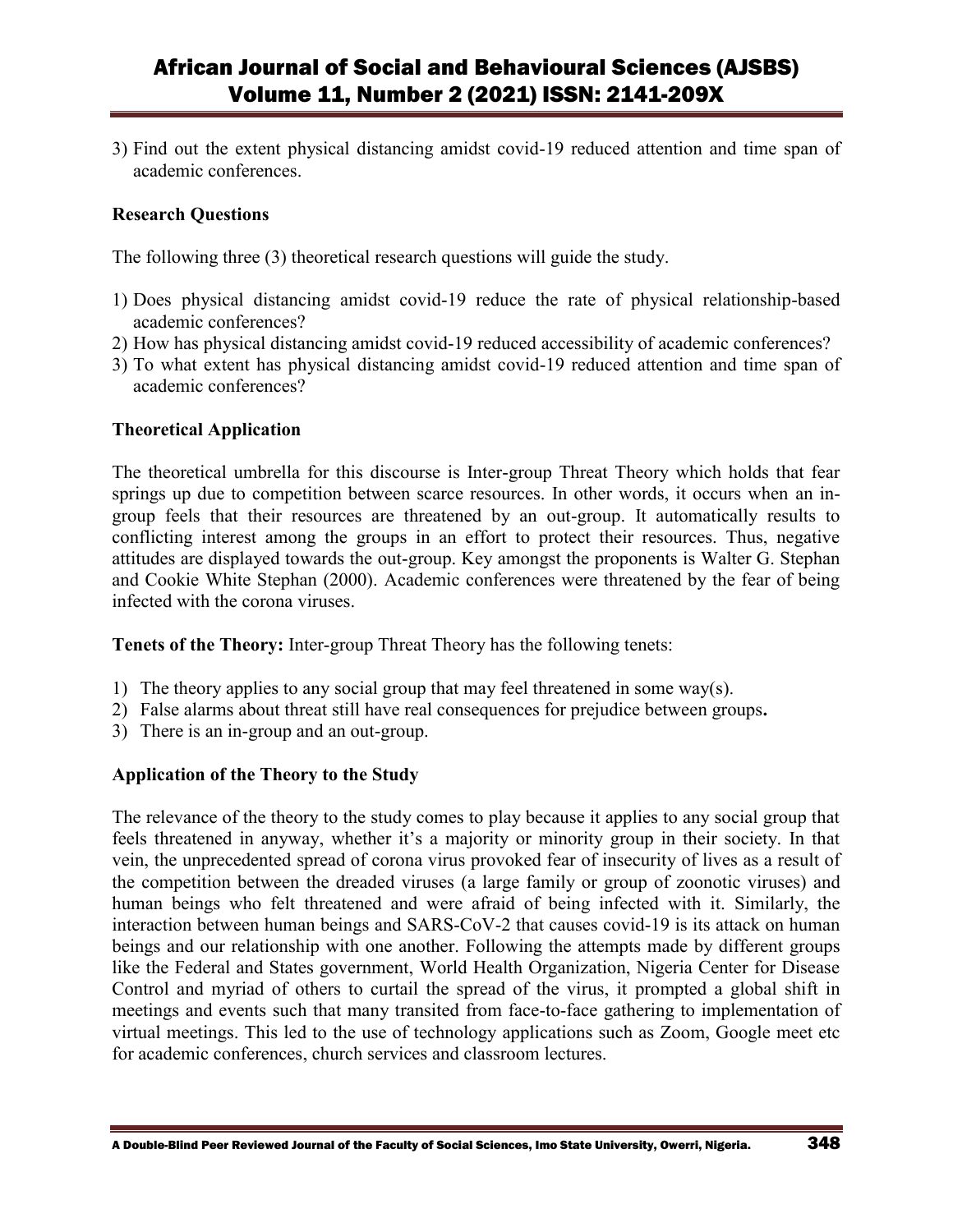### **CONCEPTUAL CLARIFICATIONS**

### **Physical Distancing**

In terms of interpersonal interaction, physical distancing is about 200 year old. In the context of this study, it means maintaining physical space between oneself and others in order to avoid their chances of getting infected with the virus, (Nichol 2020). In other words, is the practice of staying at least 6 feet away from others to avoid catching a disease such as covid-19 virus. Physical distancing is used to stress the importance of maintaining physical space when in public area. Again, it could mean a range of measures that reduces physical contact between individuals in a population and hence slowing transmission, (Maragakis, 2020). Similarly, the concept was adopted by the World Health Organization to connote maintaining physical space of about two meters between people in public places amidst covid-19 as to reduce the chances of being infected with the virus, (Merriam-Webster, 2021). Furthermore, its changing ones daily routine so as to limit the chances of close contact with others such as avoiding crowded places, gatherings, handshakes, keeping a distance of at least two arms lengths or two meters away from others, (Government of Canada, (2020).

### **Corona Virus (Covid-19)**

In Latin word, corona means halo or crown. In the light of that, it is referred to as crown-like projections on the pathogen surface, (Felman 2021). Interestingly, viruses are crown-like in shape which means secretion, poison or venom in Latin terms. As a result of that, it is seen as any kind of submicroscopic agents that causes disease, (Nichol 2020). Again, covid-19 is conceptualized as an ill health that originates from SARS-CoV-2. It's a respiratory disease contacted through some of the sense organs that kill human beings at the slightest mistake which was discovered in 2019 in Wuhan, China, (Nwobi, Umeh & Melugbo 2021). Furthermore, Katella (2020) defined it as a family of viruses seven of which can infect people, microscopic, causes common cold that emanate from rhinoviruses, severe acute respiratory syndrome and middle east respiratory syndrome.

### **Face-to-Face Conference**

Face-to-face conference is where all the participants collocate. In other words, they are physically in the same place. It provides a social space for participants to present their work, learn about others' work and interact informally with one another, (Women Business Enterprise 2021). Again, Merriam-Webster (2021) maintains that, it is a gathering of people within each other's sight or presence in order to interact physically. In the same perspective, it could connote an in-person interaction or conversations where participants see physically with the purpose of improving their skills and knowledge, (Lau 2021).

### **Virtual Academic Conference**

It is a gathering of several people with a common interest who confer about a theme and talk about specific subject through the use of technology applications such as zoom, Microsoft team,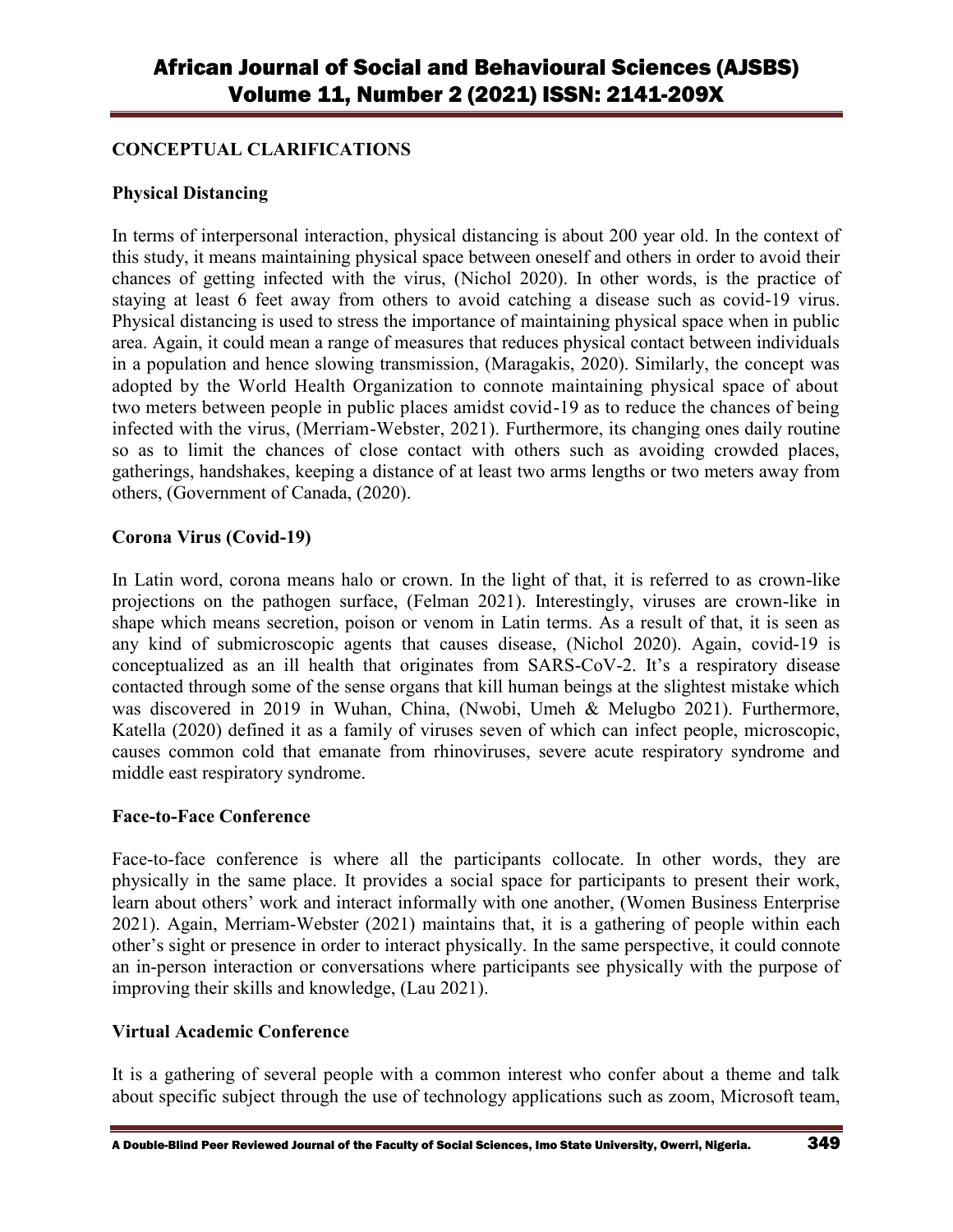Mixlr and myriad of others for academic conference in order to ensure researchers present their study, (Market Business News, 2020). In a similar vein, Merriam-Webster, (2021) concurred that; it is a gathering of two or multiple people in order to discuss issues of common concern. It become virtual when online approach takes over face-to-face conferences. In the same perspective, a virtual conference is a meeting of two or more persons with a formal interchange of views, consultation, organized in a way that participants can meet and discuss themes of common interest through the use of electronic communication tools or software such as zoom linked through a central location on the internet, (Wieman 2001). In a nut shell, Buddie (2020) conceptualized academic conference as a one-day or multiday event when researchers present their work to each other. It is an avenue through which researchers stay connected to others in their field of study and learn about advancements in some fields *via* the use of technology applications like zoom.

### **LITERATURE REVIEW**

### **Brief History of Covid-19 Pandemic**

It was first identified in 1937 when the bird responsible for Bronchitis in birds with the tendency of devastating poultry stock was isolated in order to limit its spread. Apart from that, most of the cases were seen to have direct or indirect link to sea food market in Wuhan. As the transmission passed through the first and second generations, it was discovered that, more cases hadn't any direct link with the animal rather it was transmitted from person to person. Respiratory droplets and facial contacts are the two most common means of transmission and recently, through community spread, (Sahu1, Mishra1 & Lal, 2020). It became evident in humans in 1960s when it was found in the noses of people with common cold. It is categorized into mild illnesses like common cold and the one that causes severe acute respiratory syndrome (SARS-Cov-2) which causes covid-19. The viruses are found in animals but when it mutates it can be transmitted to humans called human coronaviruses (HCoVs), (Felman, 2021). Remarkably, it was documented in Wuhan, Hubei Province China with approximately 11 million people on  $31<sup>st</sup>$  December 2019 when an outbreak of a new strain of corona virus was identified by World Health Organization, (McLeod 2020). The first case of covid-19 in Nigeria was at the infectious disease hospital Yaba, Lagos at the centre for human and zoonotic virology. A sputum specimen was re-suspended in 500ul. A clinic confirmed it on  $27<sup>th</sup>$ , February, 2020, (Oluniyi, 2020) and that marked the beginning of the corona virus in Nigeria.

Amidst that, the second case of covid-19 was detected after about eleven days when the contact of an Italian national on 9<sup>th</sup> March, 2020 was uncovered. Since then there has been an upsurge on the spread of the virus with Lagos state considered as the epicenter of the virus. The incessant spread of the virus in European nations and China made Nigeria more vulnerable. The virus even affected the nations revenue which made the federal government to revise downwards the 2020 budget by more than N71 billion. Such effect spanned through every other sector in the nation, (Alagboso & Abubakar, 2020). A presidential task force was constituted on Match 9<sup>th</sup> 2020 as a response to the pandemic. The body coordinated and provided technical and material support to states to manage the outbreak. It was as well an advisory body responsible to the President on issues like imposing and lifting of lockdown while returning feedback on job done to the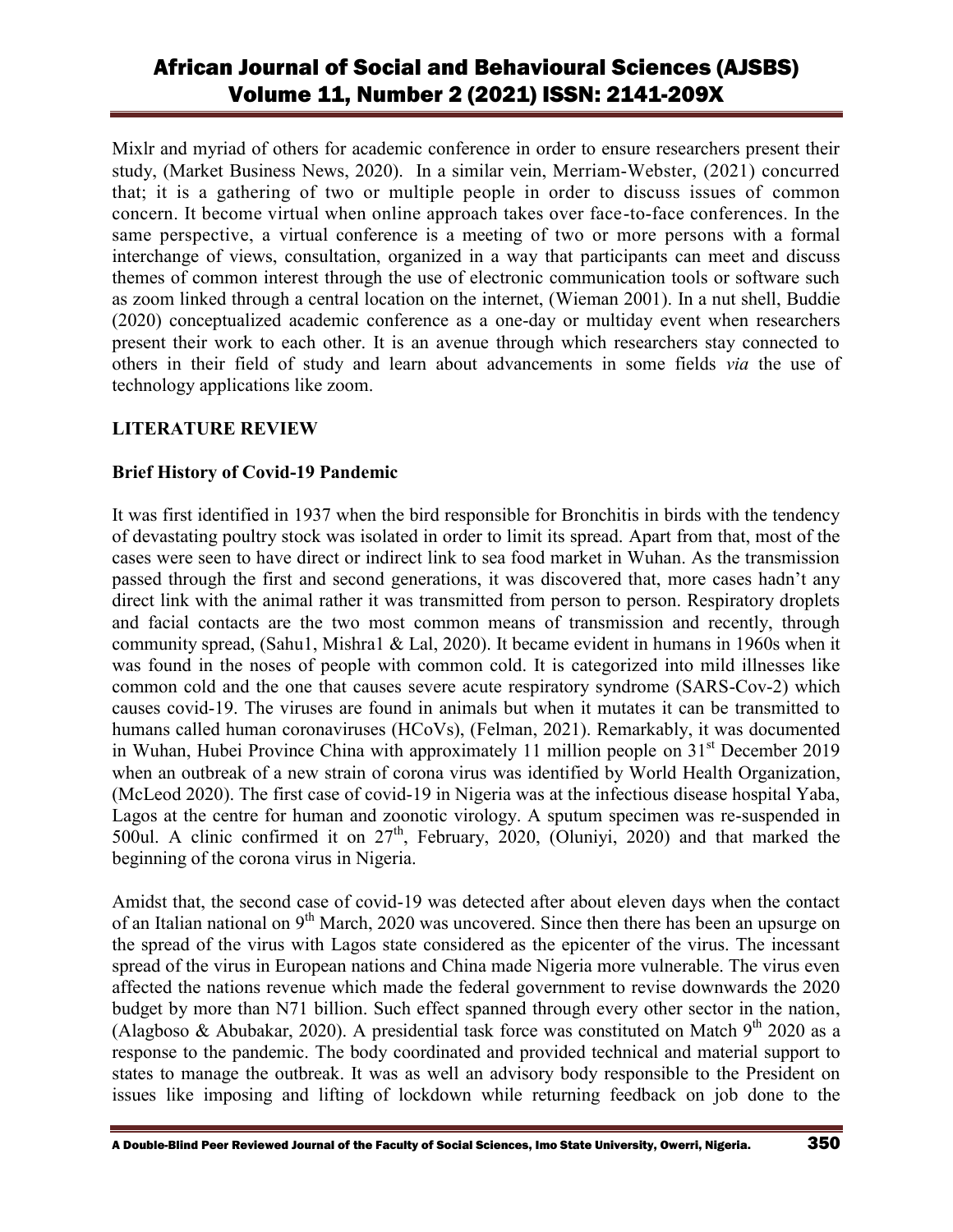President. Despite that, it was recorded that, on  $19<sup>th</sup>$  March, 2020 there was about 244,979 confirmed cases in 180 countries with 10, 035 deaths. China was the hardest hit followed by Italy, South Korea, Iran, France, Spain, Germany and other European countries. Italy surpassed China in the same month, (Sahu1, Mishra1 & Lal, 2020).

In terms of prevalence as at April  $14<sup>th</sup>$ , 2020, the five most affected countries in the world were all from the northern hemisphere namely, the United States of America (582, 607), Spain (172, 741), Italy (159, 516), France (137, 877) and Germany (130, 072). The epicenter of the virus in the Middle East had (73, 303). In terms of morbidity, South Africa ranked first with (22, 872 cases), Egypt (2,190), Morocco (1, 763) and Nigeria (373), (Osayomi, 2020). In the same month, the number of confirmed cases increased in G20 nations such as India, South Africa and the Latin Americans. On July 2020, more cases were reported in several countries especially in America. Reports had it that, about 25million cases and 840 deaths were confirmed globally in August, 2020. The G20 nations accounted for 77% of the cases in totality and 82% of deaths in general, (International Labour Organization 2020).

### **Physical Distancing and Covid-19 Pandemic**

As events unfolded, the pandemic took it tolls on the world as the number of confirmed cases continued to rise. In response to the early outbreak and rapid spread of the virus, China was the first country to introduce strict containment measures such as implementation of lockdown order on February 2020 followed by other countries. In China where the virus was believed to have emanated from banned journeys in and out, suspended public transport, private cars barred from the roads, businesses, schools and universities closed and severe limit placed on individual mobility outside of residences. As the pandemic intensified, house searches for potential infected persons were forced into quarantine as directed by the government authorities in China, (Bausch 2020). Other nations globally and their governments at various levels took cue from China and implemented strict lockdown with different level of stringent measures and timeliness such as physical distancing, stay-at-home order, restrictions on mass gathering, closure of schools, churches and myriad of others, (Koh, Naing & Wong, 2020). Specifically in Nigeria following its spread, the Federal and State governments imposed restrictions on movement of people in several regions throughout the country to mitigate the covid-19 pandemic. This was reflected on table 1 below:

|                | <b>Affected sector</b>  | Impact                                                              |  |  |
|----------------|-------------------------|---------------------------------------------------------------------|--|--|
|                | Aviation sector         | Massive flight cancellations, NCAA suspends all international       |  |  |
|                |                         | airports                                                            |  |  |
| 2              | <b>Education</b> sector | Students were sent back home. Private $\&$ public schools including |  |  |
|                |                         | universities were closed                                            |  |  |
| 3              | Banking sector          | Senior staff works from home. Few branch staff available to attend  |  |  |
|                |                         | to depositors                                                       |  |  |
| $\overline{4}$ | Civil servant sector    | Suspension from work for about 30 days for remote quarantine        |  |  |
|                | Markets                 | Major food markets were partially closed                            |  |  |

| Table 1: Movement Restriction in Nigeria During the Covid-19 Pandemic |  |  |  |  |  |
|-----------------------------------------------------------------------|--|--|--|--|--|
|-----------------------------------------------------------------------|--|--|--|--|--|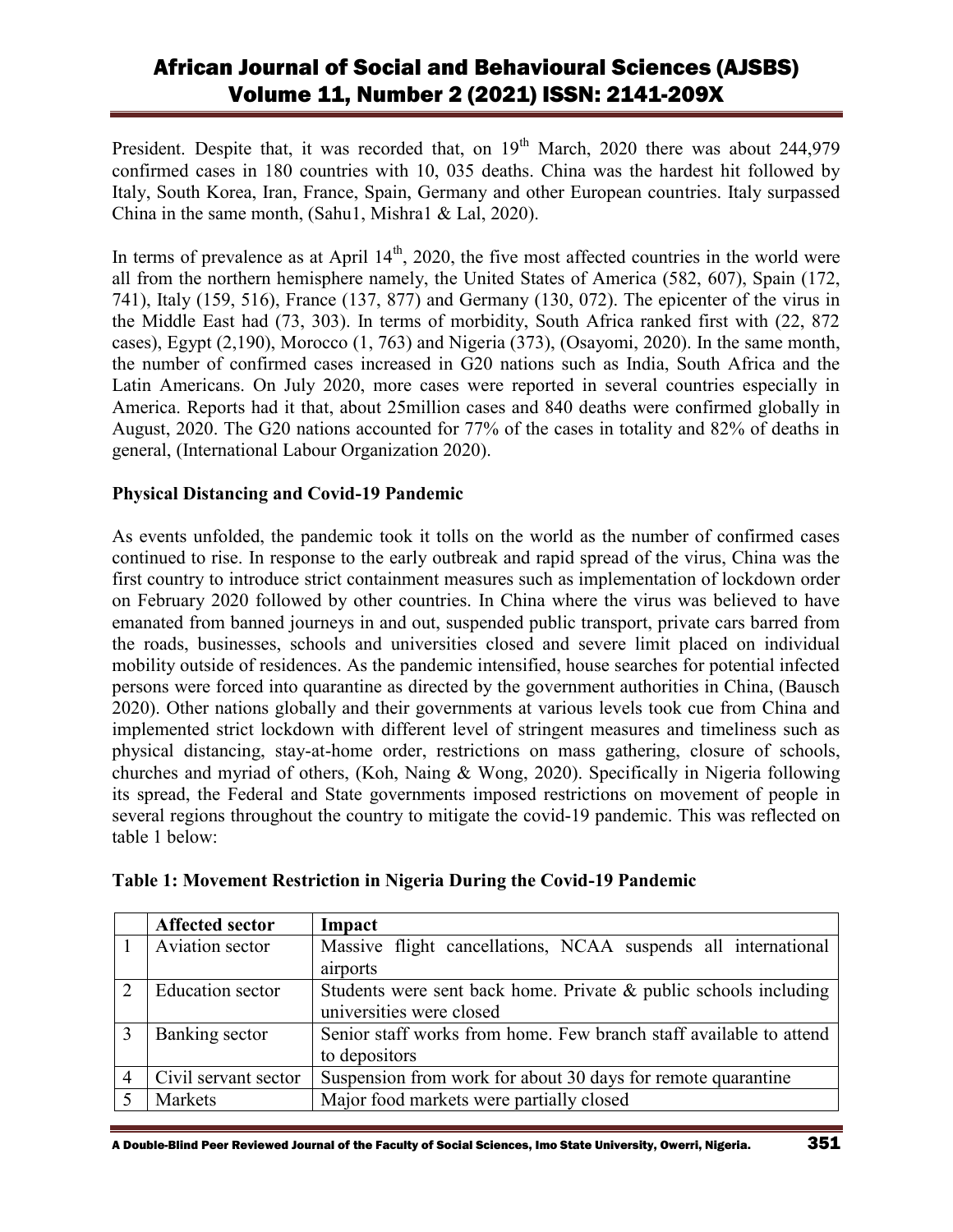| 6 | Religious sector  | All religious services were banned during the pandemic. A                                                          |  |  |
|---|-------------------|--------------------------------------------------------------------------------------------------------------------|--|--|
|   |                   | Christian pastor was arrested for holding a church service during                                                  |  |  |
|   |                   | the ban.                                                                                                           |  |  |
|   | <b>Sports</b>     | All sporting events were cancelled                                                                                 |  |  |
| 8 | All sectors       | Series of nationwide stay-at-home lockdown was officially                                                          |  |  |
|   |                   | enforced from 30 <sup>th</sup> March-April 12 <sup>th</sup> , April 13 <sup>th</sup> -26 <sup>th</sup> April 2020. |  |  |
| 9 | Eleven $(11)$     | (i) private security companies, (ii) medical establishments, (iii)                                                 |  |  |
|   | businesses        | broadcasters, (iv) food processing $\&$ distribution companies, (v)                                                |  |  |
|   | excluded from the | petroleum distribution and retail entities, (vi) power generation,                                                 |  |  |
|   | ban               | transmission & distribution companies, (vii) hospitals, (viii)                                                     |  |  |
|   |                   | telecommunication workers, (ix) health care manufacturing $\&$                                                     |  |  |
|   |                   | distribution companies, (x) print media staff, (xi) electronic media                                               |  |  |
|   |                   | personnel.                                                                                                         |  |  |

**Source:** Adapted from Ozili, P. (2020). Covicd-19 pandemic and economic crisis: The Nigerian experience and structural causes, *SSM Electronic Journal*, Retrieved from www.researchgate.net**.** Doi: 10.2139/ssrn.3567419. Updated by the author

In the light of the above table 1; several services and activities were stopped airports, civil servants were suspended from work, academic and religious activities banned, all sporting events cancelled, flight cancellation, markets shot down excluding major food markets partially closed and eleven essential businesses excluded. This in general affected every nook and crannies of the nation.

Worthy of note is that, as soon as the first phase of the lockdown was eased on  $18<sup>th</sup>$  May, 2020 approved by the President, the following were approved for implementation between  $2^{nd}$  -  $29<sup>th</sup>$ June, 2020 subject to review: physical distancing of maintaining 2 meters between people in public places, ban on attendance of more than 20 people outside of a workplace, relaxation of restriction on places of worship in line with guidelines of Presidential Task Force and state government, managed access to markets and locations of economic activities, ban on interstate travels except for movement of agricultural produce, petroleum product, manufactured goods and essential services, mandatory use of non-medical face masks in public places, easing of total lockdown of Kano state and introduction of phase one of the eased lockdown among others, (Office of the Secretary to the Government of the Federation 2020) **<sup>1</sup>** .

In consonance with the above, the presidential task force fifth interim report on  $1<sup>st</sup>$  July, 2020, extended the eased lockdown for four weeks, reopened schools for students in graduating classes (basic 6, JSS 3 & SSS 3). Again, there was removal of interstate travel restriction. Nevertheless, travelling was outside curfew hours of 10pm - 4am. Domestic flights resumed in the country and enforcement of the directives on usage of face-masks in public places and other nonpharmaceutical interventions. Federal and state government offices were to maintain current timing of 9am-2pm as officers of grade level 14 and above, essential staff from grade level 13 and below were to continue to report for duty among others, (Office of the Secretary to the Government of the Federation 2020)<sup>2</sup>. Similarly, the previous attempt made to reopen schools for exit students in order to enable them write their examinations was aborted. Subsequently, the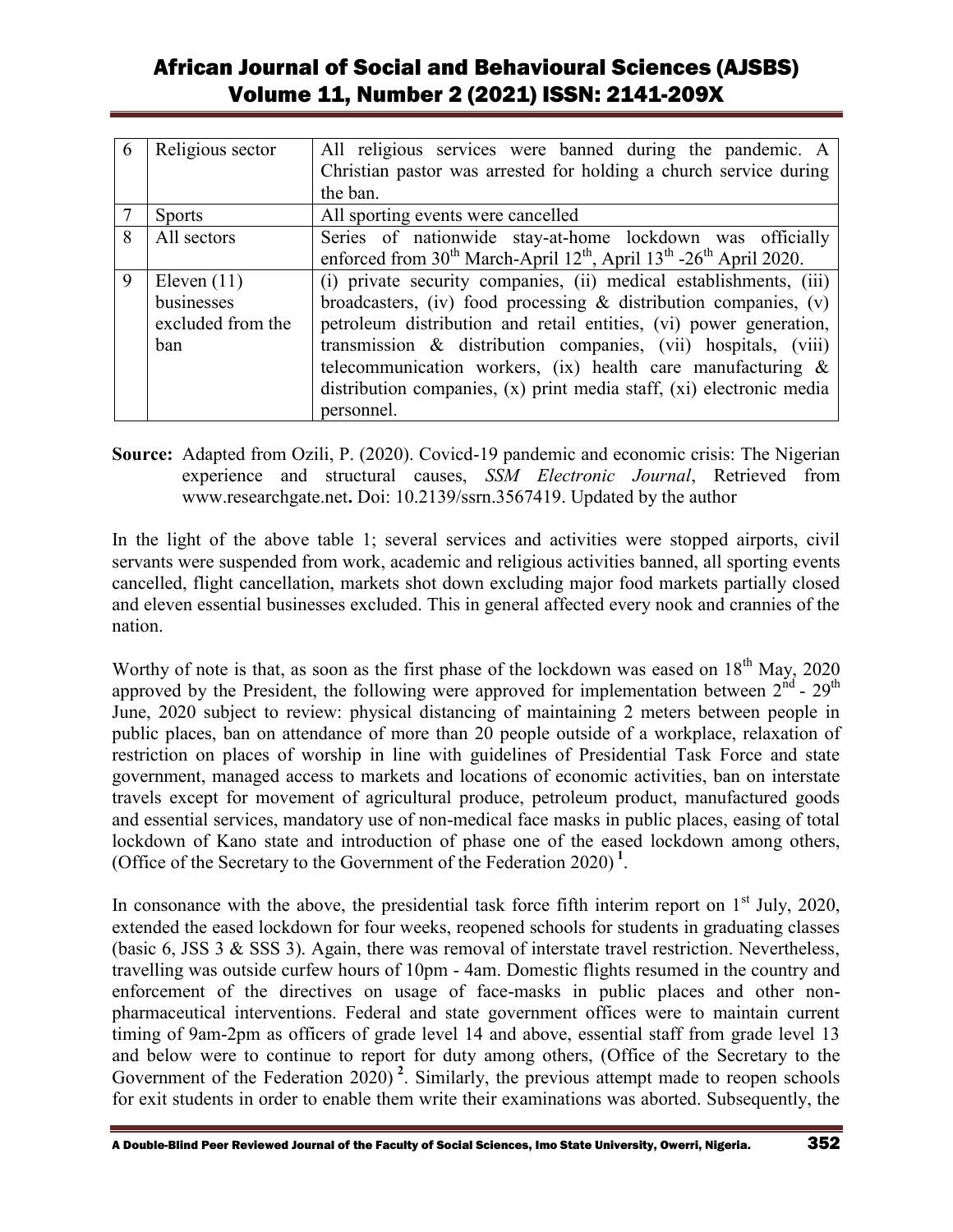second attempt kicked off on 3<sup>rd</sup> August, 2020 because the examinations were billed to commence on  $17<sup>th</sup>$  August, 2020. The second phase of the eased lockdown was extended by one week with effect from  $7<sup>th</sup>$  August, 2020, (Olisah, 2020). Specifically, ease of lockdown in Lagos state opened places of worship on  $7<sup>th</sup>$  August, 2020 for Muslims only on Fridays and on  $9<sup>th</sup>$ August, 2020 for Christians only on Sundays. Again, only 50% of their maximum capacity was allowed to worship, night vigils were cancelled and elders of above sixty five years stayed at home, (Know Afrika, 2020). Remarkably, the widespread lockdown and physical distancing measures globally made the impact of covid-19 felt immediately and effortlessly, (Hea & Harris 2020).

### **METHODOLOGY**

This paper adopted an aggregate of qualitative sources namely, journals, textbooks, newspapers, web pages, government documents and online electronic interview. The data collected were analyzed using content analysis through historical and interpretative approach.

### **DISCUSSION AND FINDINGS**

#### **1. Physical Distancing Amidst Covid-19 Reduced the Rate of Physical Relationship-Based Academic Conferences.**

Conferences as undoubtedly an essential part of academic life shifted to the use of virtual modality as an alternative medium of interaction and posed potential threats to its success. It gave rise to reduced rate of physical relationship-based academic conferences which is incredibly difficult to maintain in the absence of face-to-face conferences. It is so because there were fewer opportunities to discuss and reflect on researchers areas of study and other issues because virtual conferences were shorter and lacked details. In a related development, a researcher felt de-skilled because he could not meet participants face -to- face, use his experience to read body language, (Harker, 2020). Academics utilize their sensory potentials to construct meaning out of a given concept. Surprisingly, virtual modality created problem space for free exploration. In this case, feedback and interaction could be observed through visual, auditory and myriad of others by participation. Those lack of face-to-face interactions with other participants in a conference impaired academics because it could not offer them the needed opportunity to have their hands on experience, (Anakwe, 2017). It is much more difficult to deal with a challenging conference participant via virtual meeting rather than in face-to-face, where people can take a break or leave the meeting*.* In a similar vein, it could not replicate the experiences that involve impromptu meetings and social get together. As a result of that, researchers as social species who naturally interface with other researchers lost some of those opportunities. The real conference experiment such as face-to-face interactions, the warmth of person-to-person relationship was denied the researchers in virtual conferences amidst covid-19, (Price, 2020). Again, the ability of researchers to run into colleagues spontaneously, identify future research collaborators and socialize with one's peers as the case may be was not replicated.

Furthermore, it constrained development of meaningful conversations and social relationships. The disruption of face-to-face conference by physical distancing measure made it impossible for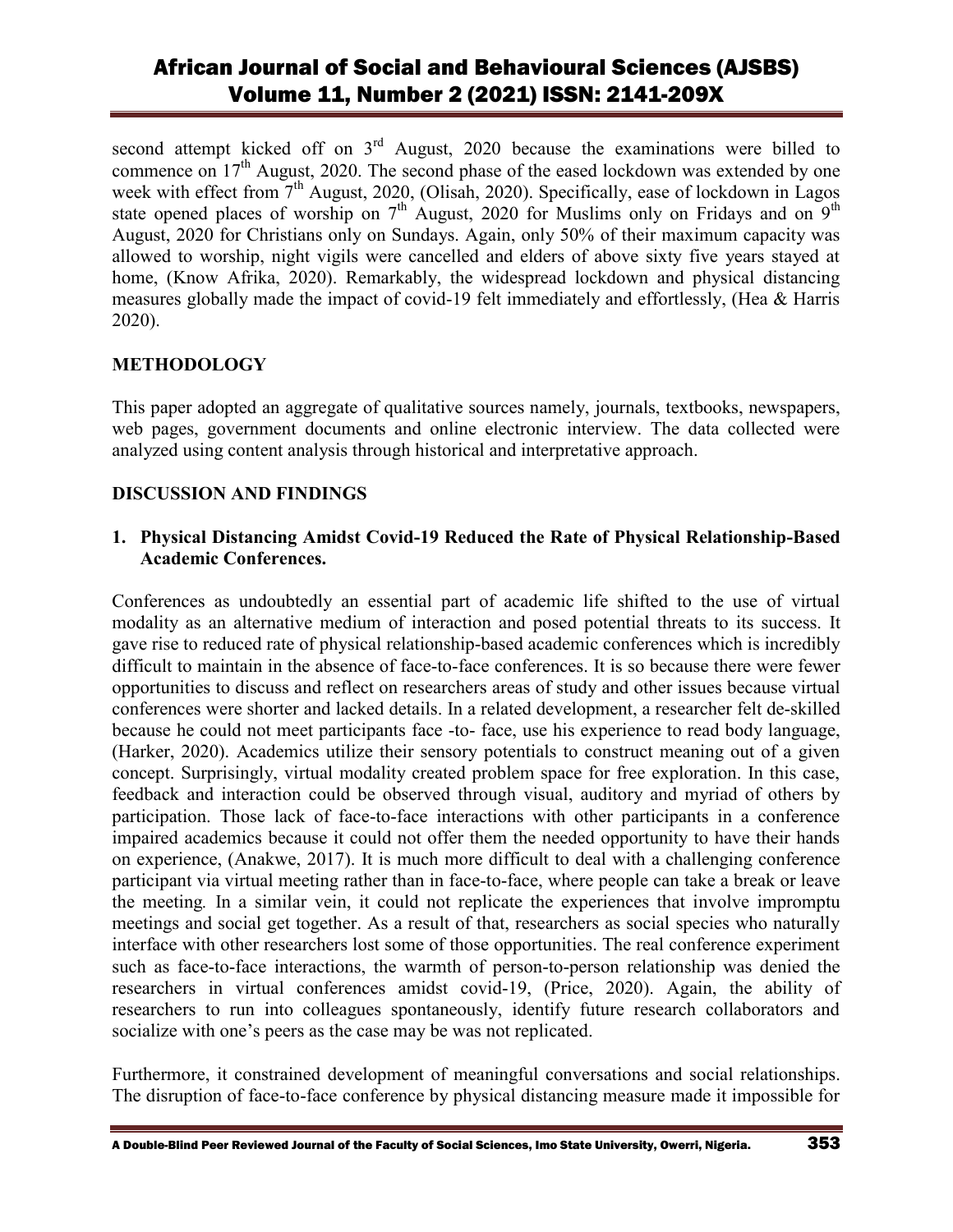researchers to meet, share ideas and plan with people in their academic community. Meeting of established and popular scholars with their junior colleagues who have comparable interest to share personal connection with was also put on hold. They were denied the opportunity of meeting colleagues who could give them a lead to contribute to frontiers of knowledge *via* books, book reviews among others. They did not have the chance of being exposed to a range of research papers and number of panel sessions. Participants could not socialize by emulation attained via face-to-face conference because virtual conference was chosen as an alternative means of interaction. Participants identity was not strengthened rather it was lessened because there was fewer communication, no regular contact and relationships with significant others required to strengthen peoples identity. Most of the knowledge people were expected to get unconsciously by face-to-face interaction were lost to the use of virtual approach, (Gendron 2020). In addition, learning and collaboration which are better achieved through mutual two-way interactions and exchange of ideas was not found in virtual conferences. As the virtual conference accommodates a large number of participants, many of them could not communicate with each other. That made active participation unguaranteed. Beyond that, it could not substitute for the live experiences of being in one of the cultural cities with cultural heritage, (Falk  $\&$ Hagsten, 2020).

### **2. Access to Academic Conferences was reduced by Physical Distancing amidst Covid-19.**

Accessibility of academic conferences was impaired because of inadequate energy as irregular and frequent interruption of power supply in Nigeria could not allow for efficient and effective virtual conferences since they were all at different locations, countries, states and villages etc.. Even when people turned to the use of generators, they had to spend so much on premium motor spirit or diesel. Others found it a difficult task switching over to generator for power supply. That lack of power supply specifically reduced technological advancement. In the same vein, rural areas are not connected to the national grid therefore the application or use of Information Communication Technology was ineffective. Again, most of the academics are not trained in computer applications. As a result of that, they could not perform, so efficiency of the conferences was not felt (Okorocha, 2020).

Consequently, virtual academic conferences suffered challenges of internet access even when the quality of internet connection was a vital issue. Interestingly, more than 95% of Nigerians use the internet daily, with the highest consumption being for knowledge-seeking purposes (78.6%). Nonetheless, unstable internet connections have been an issue and have had a tremendous negative impact on virtual conference delivery amidst covid-19 pandemic. This is because virtual academic conferences and activities took place with unstable internet connection throughout. It became obvious that fast internet connection would be needed to maintain the quality and enhance the attractiveness of virtual conferences, (Noorashid *et al.,* 2020). In the same direction, there is no universality of internet access in Nigeria because it posed a significant cost on the researchers. If a participant time online is limited by their affordability of internet access, then, there won't be efficiency and effectiveness. Furthermore, lack of adequate knowledge of technological tools on the part of participants dragged virtual conferences down because most of them are not skilled in the use of computers in order to function efficiently in virtual conferences. Often times, servers are not user friendly as they crash most times leaving the entire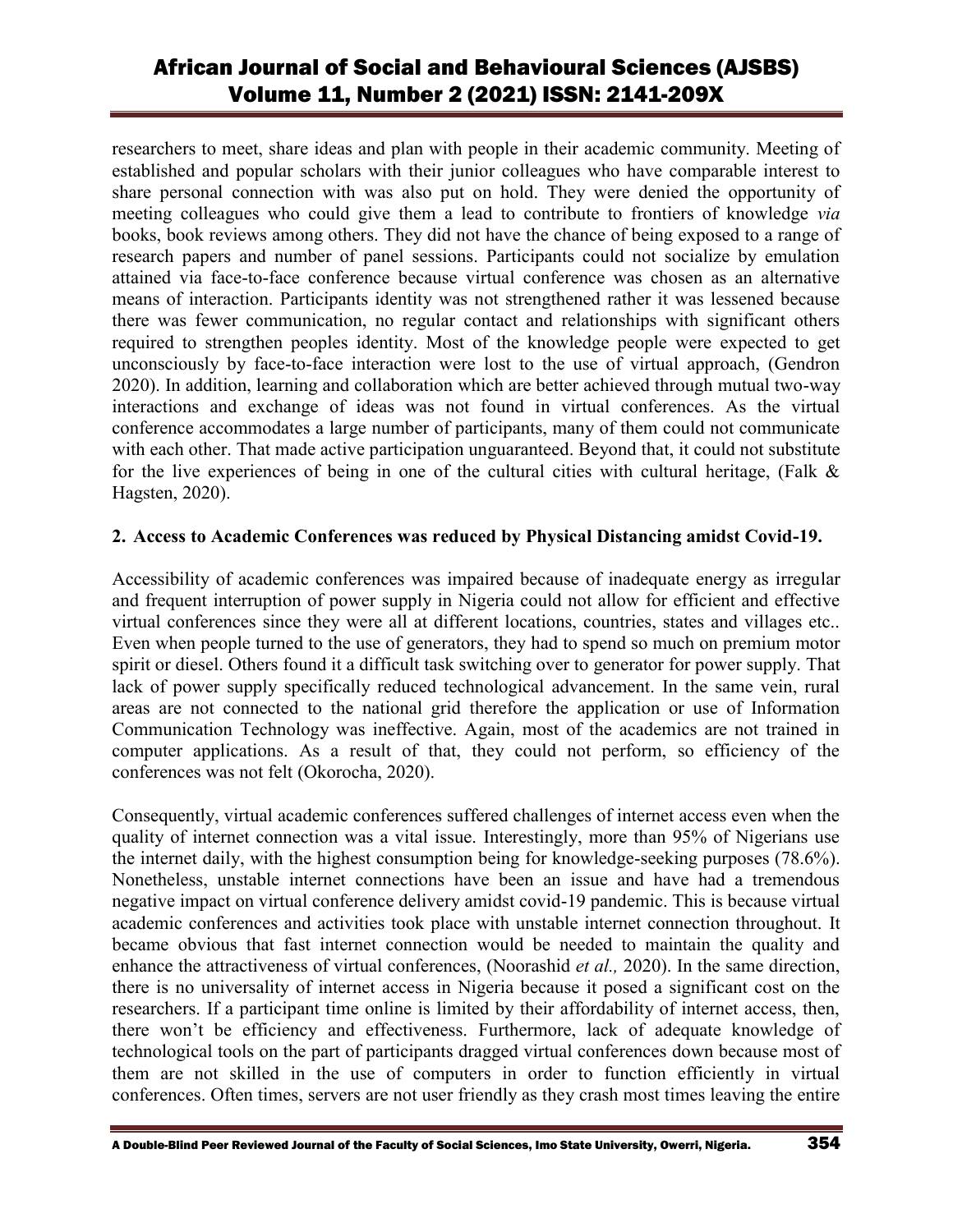conference participants in the dark. That made virtual conferences unreliable, (University of Illinois Springfield, 2021). In the same context, it was inferred that, recording talks on zoom and uploading them was an ordeal because of poor internet connectivity.

Inversely, through virtual conferences it was possible for participants residing in remote areas of the nation such as those with restricted mobility to engage in research conference from their homes. It translated to wider and diverse contributions to the world of research in all fields of study. Emphatically, it enhanced the pathway of individuals' career and professional development. Inversely, face-to-face conference required a well funded location with good travel connection, mobility. Similarly, it was also more accessible for some researchers with disabilities such as a deaf respondent who concurred that, there was an improved access to conferences.

### **3. Attention and Time Span were reduced by Physical Distancing amidst Covid-19***.*

Stretching further, it was difficult to remember most things done *via* virtual conferences. The intent and emotion of the unconscious mind that flew from body language was removed, unseen which made participants not to be fully engaged. When emotional subtext could not be assimilated, the tendency was that, recall became difficult. Processing non verbal cues such as facial expressions, tone and pitch of the voice was difficult and paying much attention on that guzzled so much energy. Besides, it outstripped researchers' attention span because conference time was as short as 10 minutes instead of the dictates of habit that requires meeting schedule in hour-long segments and even longer. It was also impossible for organizers of virtual conferences to detect when their audience gets puzzled, lost, bored or interested, (Morgan, 2012). In the same perspective, time constraint did not create opportunity for interactive sessions because virtual platform changed the rules of engagement in line with the delivery of papers and communicating complex issues in a fractured environment, those we communicate with were the means of accessing understanding. Most participants hadn't the technical know-how and the time allocated for the session is usually short. About 20 minutes was the optimal time for virtual presentations and most presentations overran the time allocated to them. Even the questions from the audience consumed most of the time, (Fischbacher-Smith, 2020).

### **Concluding Remarks**

The issue of virtual academic conference as an alternate means of interaction in order to curtail the rapid spread of the dreaded virus through keeping away and maintaining a physical space of about two meters between oneself and others was the challenge. Hence this study aimed at examining physical distancing amidst covid-19 and its impact on virtual academic conferences in Nigeria. Physical distancing amidst covid-19 was figured out as a disruption and interruption of academic activities as face-to-face conferences were suspended for virtual academic conferences as an alternative means of interaction. Sadly, it reduced the rate of physical relationship-based academic conferences, accessibility of conferences virtually was negatively impaired and attention and time span was reduced as well. All these significantly affected efficiency and effectiveness of academic conferences in Nigeria negatively.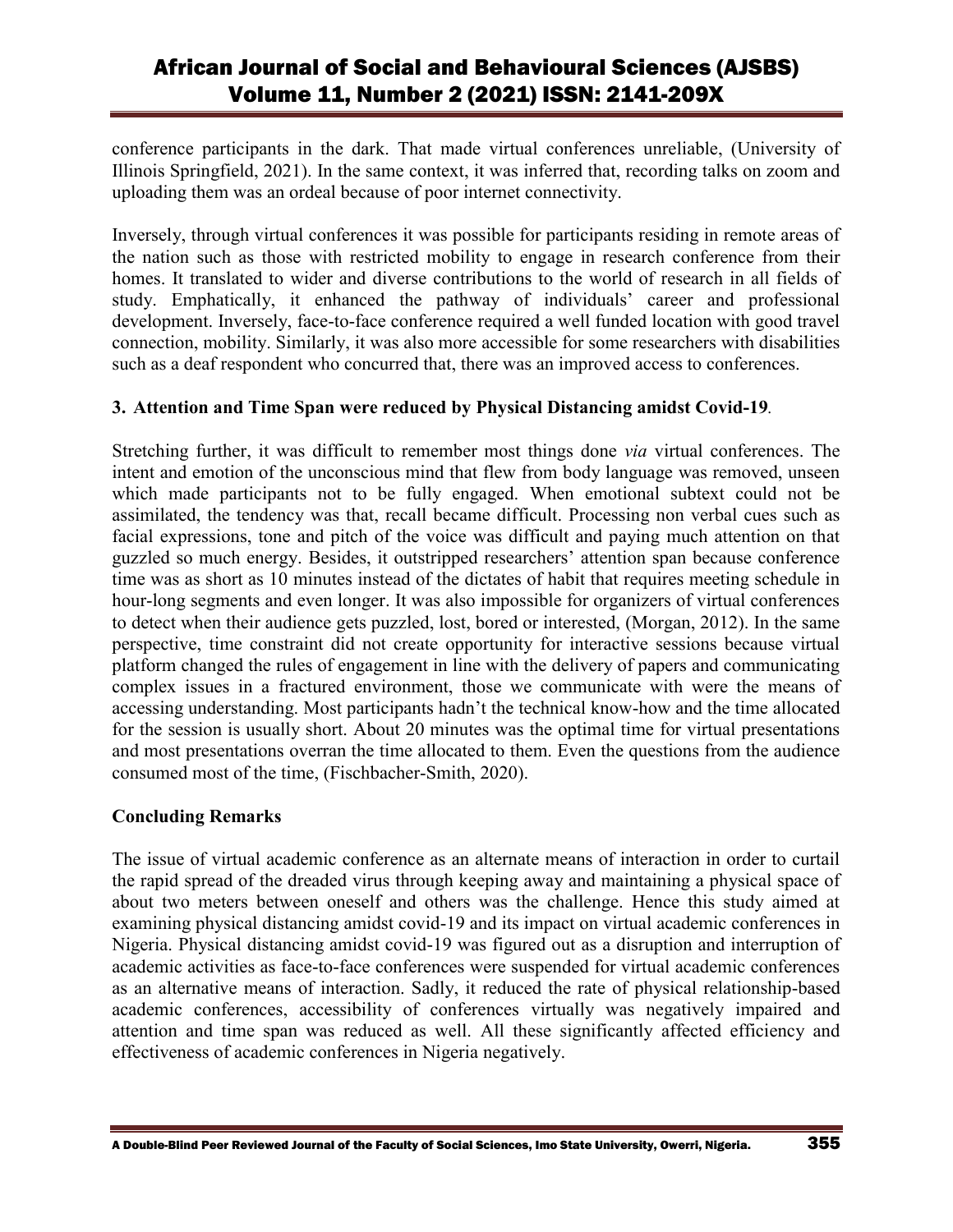#### **Recommendations**

The study recommends the following:

- 1) There should be partnership building among participants in virtual conferences in order to address reduced rate of physical relationship-based academic conferences because it improves skill development and learning. This could be achieved through collaboration. That is to say, cooperative partnership entails planning and problem solving to develop specific positive strategies to help enhance relationships.
- 2) There should be an enforcement of universities to be information communication technology compliant in order to attain efficiency and effectiveness in virtual conferences.
- 3) In order to improve access to conferences, energy supply must be improved. There should be detailed assessment for the strengthening and expansion of the national grid along with improvement of distribution systems as well as promoting the development of fuels for gas, coal and nuclear power plants.
- 4) To have access to meetings, internet stability must be guaranteed. To achieve this, your router should be mounted somewhere high off the ground, and in the centre of your house to reach all ends equally.
- 5) Broadband access and usage are other critical factors that must be managed to safeguard against conference interruptions and provide practical platforms for the participants
- 6) The gathering should not be more than twenty minutes but the attention of the participants must be captured in the first eight seconds and new stimulus must be introduced every few seconds of the interactions in order to get the attention of participants. This is because there is a natural rhythm to human attention that requires the subject to experience a stimulus change every few seconds so as to maximize attention.
- 7) There is need to create voluntary engagement. This could be done by creating structured opportunities for attendees to engage fully by taking meaningful responsibility.

### **REFERENCES**

- Adepetun, A. (2020). How virtual meetings expose governments, others to attack, fraud. Retrieved from [www.m.gurdian.org.](http://www.m.gurdian.org/) 4/2/2021.
- Agusi, E. R. et al. (2020). The covid-19 pandemic and social distancing in Nigeria: Ignorance or defiance. *Pan African Medical Journal, 35(2):52, 1-3.*
- Alagboso, C. & Abubakar, B. (2020). The first 90 days: How has Nigeria responded to the covid-19 outbreak? Retrieved from [https://nigeriahealthwatch.medium.com,](https://nigeriahealthwatch.medium.com/) on 7/3/2021.
- [Amzat,](https://www.ncbi.nlm.nih.gov/pubmed/?term=Amzat%20J%5BAuthor%5D&cauthor=true&cauthor_uid=32585282) J. [Aminu,](https://www.ncbi.nlm.nih.gov/pubmed/?term=Aminu%20K%5BAuthor%5D&cauthor=true&cauthor_uid=32585282) K. [Victor I. Kolo,](https://www.ncbi.nlm.nih.gov/pubmed/?term=Kolo%20VI%5BAuthor%5D&cauthor=true&cauthor_uid=32585282) V. I. et al (2020). Corona virus outbreak in Nigeria: Burden and socio-medical response during the first 100 days. *International Journal of Infection and Disease, 98*: 218–224.
- Anakwe, J. (2017). Impact of virtual classroom learning on students of Nigerian federal and states universities. European Journal of Research and Reflection in Educational Sciences, 5(3):21-36.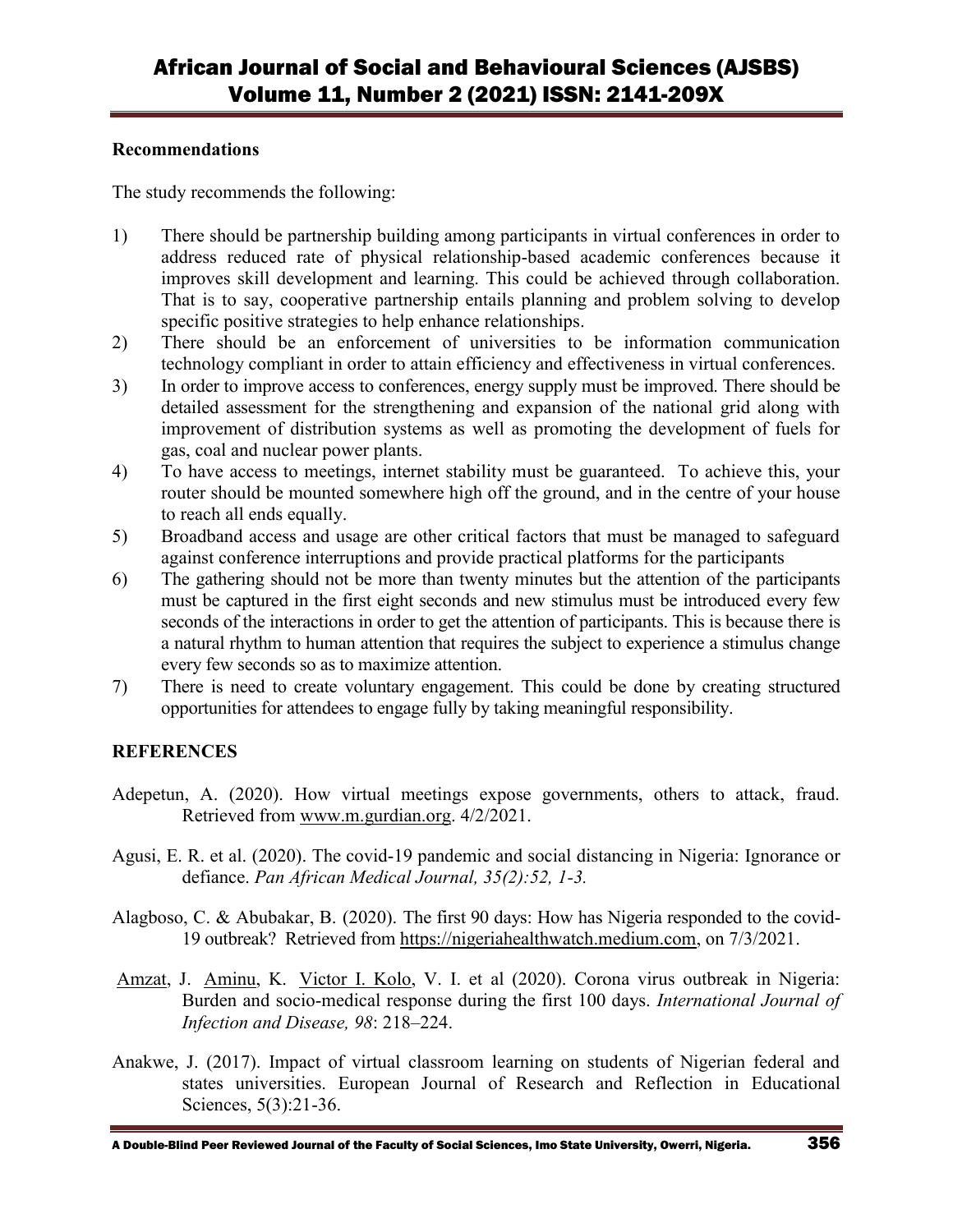- Bausch, D. G. (2020). Precision physical distancing or covid-19: An important tool in unlocking the lockdown. *American Journal of Tropical Medicine & Hygiene,* 103:22-24.
- Bhuiyan, B. A. (2016). An overview of game theory and some applications. *Philosophy and progress*, 59(1-2): 111-128.Doi:<http://dx.doi.org/10.3329/pp.v59i1-2.36683>
- Buddie, A. M. (2016). Academic conferences 101: What they are, why go, how to present and how to pay for it all. Retrieved from [https://www.apa.org](https://www.apa.org/) on 5/3/2021.
- [Falk,](https://link.springer.com/article/10.1007/s11192-020-03754-5#auth-Martin_Thomas-Falk) M. T. & [Hagsten,](https://link.springer.com/article/10.1007/s11192-020-03754-5#auth-Eva-Hagsten) E. (2020). When international academic conferences go virtual. *Scientometrics,* 126:707–724
- Felman. A. (2021). What to know about corona virus. [https://www.medicalnewstoday.com.](https://www.medicalnewstoday.com/) 6/3/2021.
- Fischbacher-Smith, D. (2020). Presenting a virtual paper in a 'virtual' conference: adapting to the challenges posed by a pandemic. East Review, 39(2) Retrieved from https://easst.net 17/3/2021.
- Gendron, Y. & Martel, J. (2020). On the fragility of cultural makers within scholarly communities: Physical distancing and the blurring of group. Cont. Fin, 32(85):7-12.
- Government of Canada, (2020). Physical distancing: How to slow the spread of covid-19. Retrieved from [https://www.canada.ca/en on 6/3/2021.](https://www.canada.ca/en%20on%206/3/2021)
- Harker, L. (2020). Should virtual child protection conferences become the new normal? Retrieved from https://www.communitycare.co.uk, 11/3/2021.
- Hea, H. & Harris, L. (2020). The impact of covid-19 pandemic on corporate social responsibility and marketing philosophy. *Journal of Business Research,* 116, 176–182. [www.elsevier.com/locate/jbusres](http://www.elsevier.com/locate/jbusres)
- Holden, R. (2020). Vital signs: A lesson from game theory the corona virus contrarians ignore. Retrieved from [https://theconversation.com](https://theconversation.com/)
- International Labour Organization, (2020).The impact of the covid-19 pandemic on jobs and incomes in G20 economies. A paper presented at the request of G20 leaders Saudi Arabia's G20 presidency.
- Jribi, S. Ismail, H. B. Doggui, D. & Debbabi, H. (2020). Covid‑19 virus outbreak lockdown: What impacts on household food wastage? *Journal of Environment, Development and Sustainability,* 22:3939–3955
- Know Afrika, (2020). Nigeria: Lagos eases corona virus lockdown, reopening places of worship. Retrieved from [https://knowafrika.com.](https://knowafrika.com/)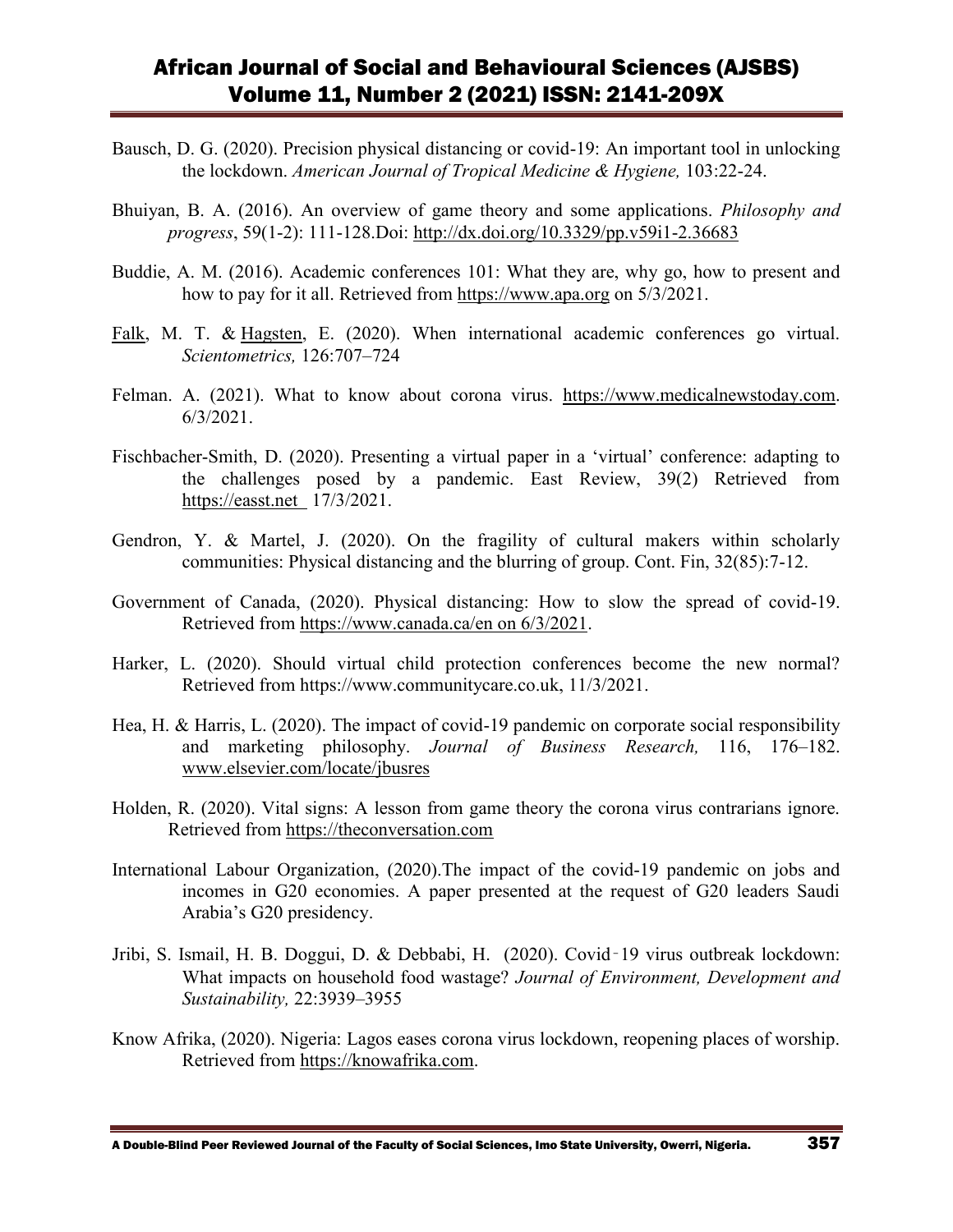- Koh, W. C. Naing, L. & Wong, J. (2020). Estimating the impact of physical distancing measures in containing covid-19: An empirical analysis. *International Journal of Infectious Disease*, 100:42-49.
- Lau, G. (2021). Face-to-face communication: When it's needed (or not). Retrieved from [www.ringcentral.com](http://www.ringcentral.com/) on 13/3/2021.
- Maragakis, L. L. (2020). Corona virus, social and physical distancing and self-quarantine. Retrieved from [https://www.hopkinsmedicine.org.](https://www.hopkinsmedicine.org/) 4/2/2020,
- Market Business News, (2020). What is a conference? Definition and examples. Retrieved from https://marketbusinessnews.com, 5/3/2021.
- McLeod, V. (2020) Covid-19: A History of Corona virus. Retrieved from [https://www.labmanager.com.](https://www.labmanager.com/)
- Merriam-Webster (2021). Definition of face-to-face. Retrieved from [https://www.merriam](https://www.merriam-webster.com/)[webster.com](https://www.merriam-webster.com/) on 13/3/2021.
- Merriam-Webster, (2021). Definition of *conference. Retrieved from h*ttps://www.merriamwebster.com, 5/3/2021.
- Merriam-Webster, (2021). Definition of *physical distancing* Retrieved from [https://www.merriam-webster.com/dictionary/physical%20distancing.](https://www.merriam-webster.com/dictionary/physical%20distancing) 6/3/2021.
- Morgan, N. (2012). 5 fatal flaws with virtual meetings. Retrieved from [http://www.forbes.com](http://www.forbes.com/) on 4/3/2021.
- Najera, J. (2019). Game Theory: History & overview. Retrieved from [https://towardsdatascience.com](https://towardsdatascience.com/) on 6/3/2021.
- Nichol, M. (2020). The origin and definition of covid-19 related terms. Retrieved from [https://www.ragan.com](https://www.ragan.com/) on 6/3/2021.
- Nitisha, (2017). Games Theory: Meaning, Origin, Types and Application. Retrieved from [https://www.politicalsciencenotes.com](https://www.politicalsciencenotes.com/) on 6/3/2021.
- [Noorashid,](https://www.universityworldnews.com/fullsearch.php?mode=search&writer=Najib+Noorashid) N. [Le Ha,](https://www.universityworldnews.com/fullsearch.php?mode=search&writer=Phan+Le+Ha) P. [Alas,](https://www.universityworldnews.com/fullsearch.php?mode=search&writer=Yabit+Alas) Y & [Yabit,](https://www.universityworldnews.com/fullsearch.php?mode=search&writer=Varissa+Mae+Yabit) V. M. (2020, October 10). Beyond the pandemic, integrating online learning. Retrieved from https://www.universityworldnews.com, 11/3/2021.
- Nwobi, U. A. Umeh, C. R. & Melugbo, D. U. (2021, February). Covid-19 pandemic and its implications on human resources: The Nigerian experience. Paper presented at the international virtual conference on religion, covid-19 pandemic and the challenges of insecurity in the 21<sup>st</sup> century,  $25<sup>th</sup>$  -  $26<sup>th</sup>$ . Department of religion and cultural studies, University of Nigeria Nsukka.